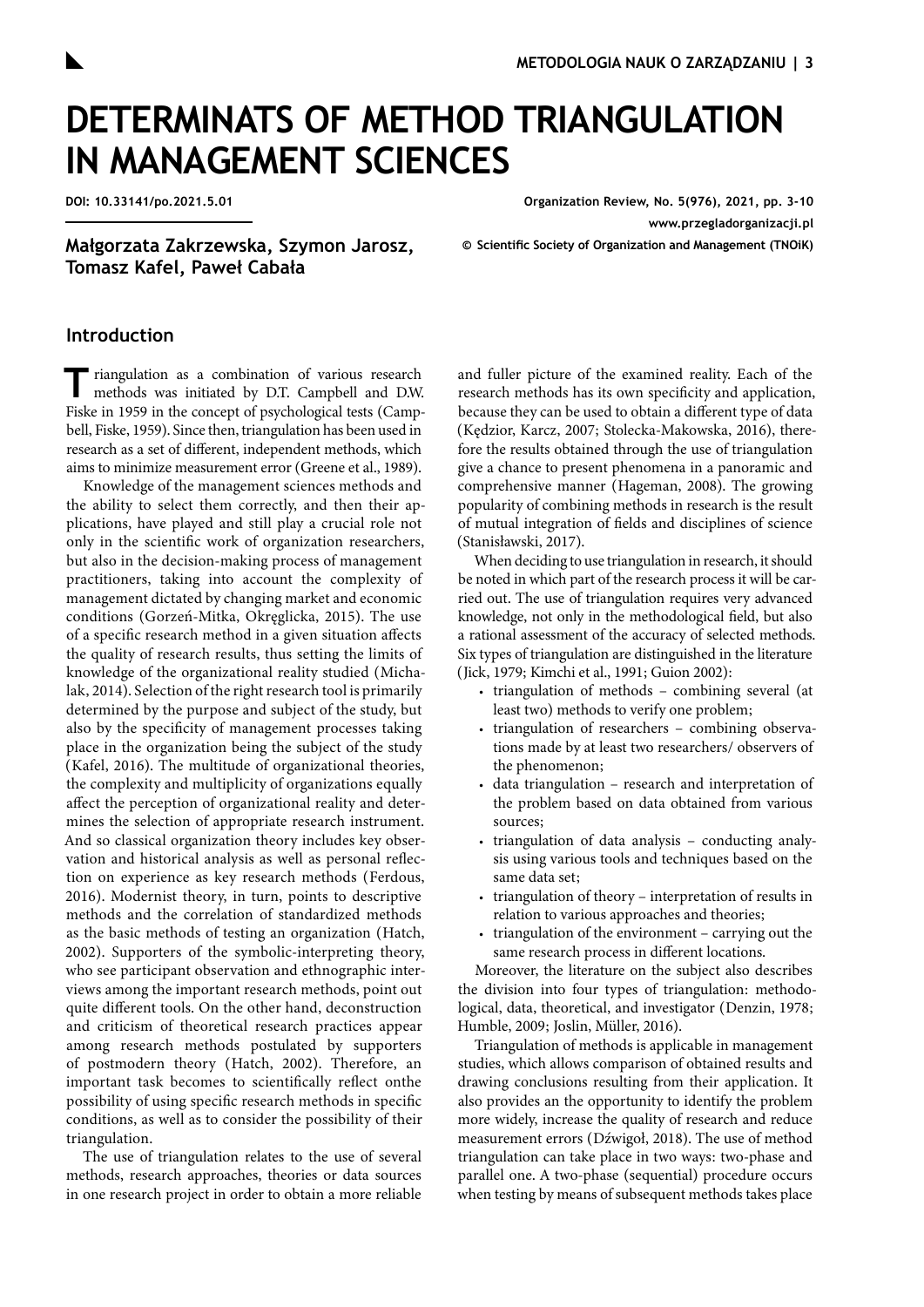one after the other as an outcome of the results obtained. The parallel procedure is based on the simultaneous use of quantitative and qualitative methods to find answers to research hypotheses [\(Stańczyk, 2015\)](#page-5-0).

Currently, triangulation of methods is of interest to many scientists and is used in an increasing number of research projects. Frequently, scientific papers emphasise the fact that this method has it advantages and disadvantages [\(Jick, 1979; Repstad, 1987; Carvalho, White, 1997;](#page-5-0)  [Thurmond, 2001; Bryman, 2008; Hornowska et al., 2012\).](#page-5-0)

The aim of the article is to present the possibilities and limitations of method triangulation in management sciences but from experts' points of view. Having analyzed the notion of triangulation we utilized the results of the analysis of articles in which triangulation of methods was used.

The article discusses the results of empirical research conducted in the form of qualitative research (survey among experts) regarding the positive and negative effects of using triangulation in management sciences**[1](#page-5-0)** .

## **Literature review**

oday's organizations are forced to operate in conditions of high dynamics of the environment and strong development pressure, which is driven by the increase in competition and increased expectations of customers. These conditions impose a variety of new management issues and require managers to use comprehensive information in decision-making processes [\(Nesterak, 2015,](#page-5-0)  [p. 24\).](#page-5-0) In addition to the use of traditional research techniques (observation, interview, textual analysis), methods that require utilisation of IT tools are gaining more and more approval. The rightness of their use is associated with the requirements for managers regarding the perception of organization's activities from different points of view simultaneously [\(Nesterak, 2004, p. 215\)](#page-5-0) and the

less time-consuming research, limiting their costliness as well as greater precision and versatility of the calculations made.

The study of organizations, despite the diversity in defining the concept of organization, usually boils down to examining the communities functioning within it [\(Sułkowski, 2012\).](#page-5-0) Among the research approaches used to learn about social reality observed within the organization, three basic ones are distinguished: quantitative, qualitative and mixed (Table 1).

The described research approaches are alternative to each other and useful in relation to certain issues, but inadequate in other contexts, i.e. they are used in different research situations, but they can often be perfectly complementary [\(Michalak, 2014\)](#page-5-0) and for the above reasons, the competition between supporters of qualitative and quantitative research for the primacy of one of the paradigms is fundamentally unfounded and ineffective [\(Czakon, 2011\)](#page-5-0). Evidence of the validity of this claim may be an increasing number of attempts to create mixed research methods based on both quantitative and qualitative methods [\(Col](#page-5-0)[lins et al., 2017; O'Halloran et al., 2018\)](#page-5-0) and an increasing interest in this phenomenon of scientists, as evidenced by the growing number of scientific papers associated with the patching of mixed methods [\(McKim, 2017\).](#page-5-0) Certainly, however, qualitative research methods allow more precise (compared to quantitative research methods) grasping the specifics of phenomena and relationships within human systems, especially those hard to measure [\(Stocki, 2012\).](#page-5-0) The growing recognition of the accuracy of qualitative research methods in recent years has meant that they have become an alternative to conventional methodological approaches derived from positivist approaches used in management sciences [\(Ćwiklicki, Pawlina, 2015\).](#page-5-0)

The discipline of management science is complex due to the multitude of management resources. The collected

|                          | <b>Objective</b>                                                                                                                                   | <b>Research methods</b>                                                                                                                                                                                                                                       | <b>Result</b>                                                                                                                                  |
|--------------------------|----------------------------------------------------------------------------------------------------------------------------------------------------|---------------------------------------------------------------------------------------------------------------------------------------------------------------------------------------------------------------------------------------------------------------|------------------------------------------------------------------------------------------------------------------------------------------------|
| Qualitative<br>approach  | Exploratory (diagnostic) research aimed at<br>insight and understanding the phenomenon                                                             | Projection methods and tools in the field<br>of sociology and psychology (interview,<br>observation) focused on the study of the<br>individual. Case studies and narrative<br>studies. Methods referring to ethnography,<br>phenomenology and grounded theory | Theory explaining your data. Cooperation<br>with research participants leading to<br>organizational learning                                   |
| Quantitative<br>approach | Explanatory research, the purpose of which<br>is to check objective theories by searching<br>for causal relationships between various<br>variables | Statistical methods, econometric methods<br>Surveys and experiments                                                                                                                                                                                           | Data verifying the theory. Repeatable<br>results that can be generalized to the entire<br>study population. Confirmed or refuted<br>hypothesis |
| Mixed<br>approach        | The use of various, mutually correcting and<br>verifying research methods (the principle of<br>methodological triangulation)                       | Integration and / or synergization of<br>methods used in the qualitative and<br>quantitative approach                                                                                                                                                         | The wider context of the studied<br>phenomenon (reduction of measurement<br>errors resulting from the use of only one<br>method)               |

Table 1. Research approaches in social sciences

Source: own elaboration based on: Creswell, 2013, p. 29; Sułkowski, 2012, pp. 57–66; Paluchowski, 2010, p. 9; Michalak, 2014, pp. 142–145; Matejun, 2013; Czakon, 2011, p. 78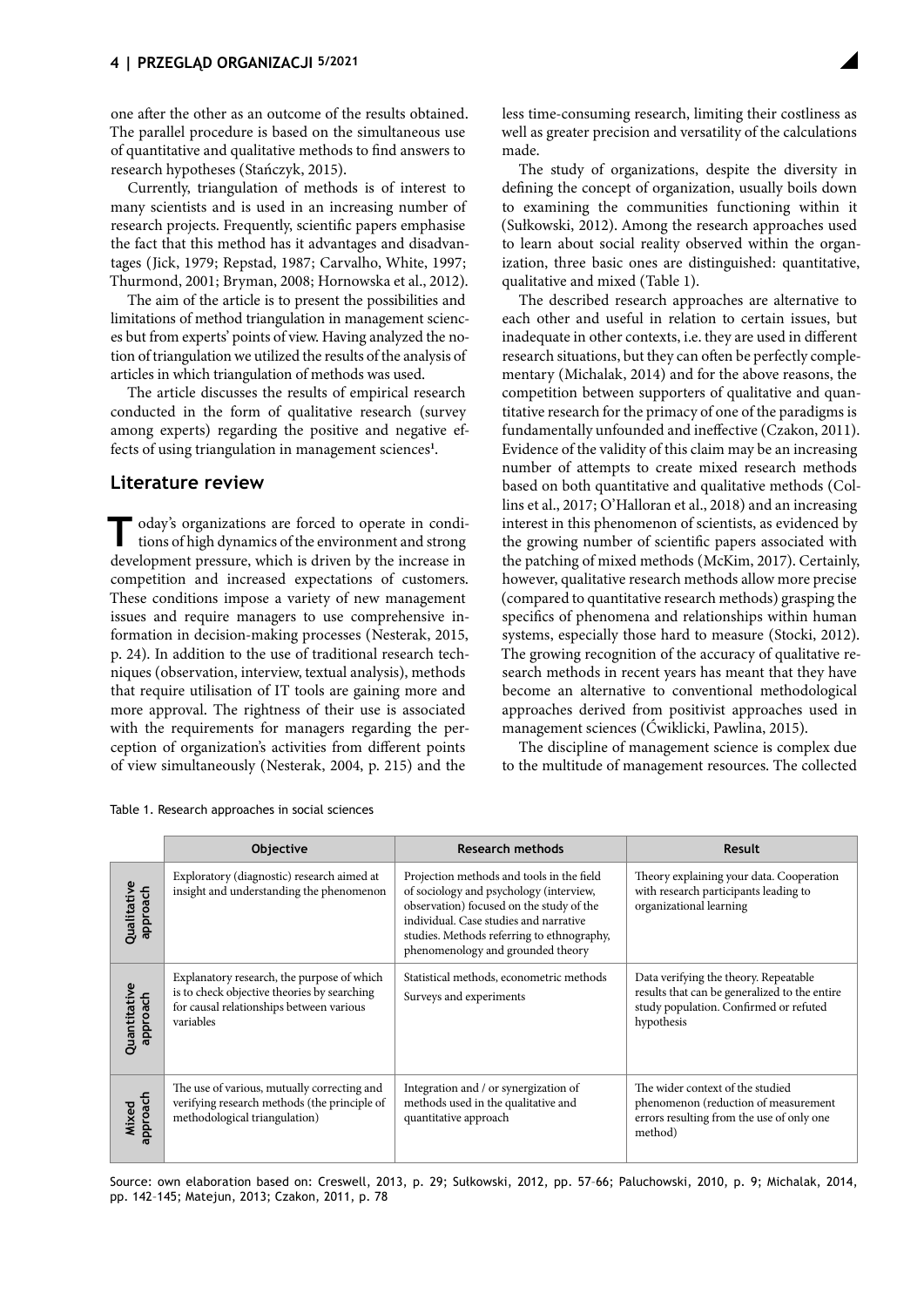data should explain issues regarding situations that take place in economic and market realities [\(Dźwigoł, 2018\)](#page-5-0). Management, due to its complexity, is a problem of research of scientists, hence the multitude of research methods used in scientific works. Generally, the management field, due to its multi-faceted and practical interpretative approach related to a given organization, requires the use of complex research methods. Moreover, management faces increasingly complex problems as required by an interdisciplinary approach [\(Marais, 2012\)](#page-5-0). Hence the trend to use multidisciplinary methods in management sciences [\(Erro-Garcés, Alfaro-Tanco, 2020\)](#page-5-0).

The key stage of the research process, right after defining the problem, should be the choice of methodology, i.e. the correct choice of method to be used in the study. The methodology therefore determines the process of knowledge gathering [\(Niemczyk, 2015\).](#page-5-0) The management sciences research uses a set of methods that collect material that is the basis for discussion and inference. It stands out among others the following methodological approaches [\(Dźwigoł, 2018; Tran, 2015\):](#page-5-0)

- qualitative methods they use explanatory tools and interpretation of phenomena, e.g. SWOT analysis, observation, interview;
- quantitative methods allow measurements of the phenomena tested, e.g. statistical analysis, the Delphi method, multi-criteria decision analysis;
- mixed methods are both qualitative and quantitative, use the features of both groups, e.g. a questionnaire, experiment, case study.

Table 2 presents the crucial features describing qualitative and quantitative research.

The use of mixed research methods, i.e. a combination of qualitative and quantitative approaches, has long been of interest to scientists when it comes to their use in the areas of finance [\(Jackson, 2018\)](#page-5-0) and management accounting [\(Otley, 1978\).](#page-5-0) Moreover, the changing economic conditions in which organizations are located mean that interest in triangulation in accounting giving management information is constantly growing [\(Brown, Brig](#page-5-0)[nall, 2007; Hopper, Hoque, 2006\).](#page-5-0) Combining research methods has been studied in the area of financial management. Interviews conducted at the West Pomeranian University of Technology on the use of triangulation in management accounting show that the decision to combine research methods is mainly influenced by: the nature

of the research problem; scope and purpose of the study; need to complete information; knowledge in the field of quantitative and qualitative methods and the concept of the researcher [\(Nadolna, 2017\).](#page-5-0)

The undertaken literature review indicated that among the advantages of using triangulation, a multi-faceted approach to the research problem, a reduction in the risk of measurement error and an increase in the value of research as a result of complementarity of methods have been distinguished, which is important especially in the matter of management accounting [\(Hoque et al., 2013\).](#page-5-0) All these factors mean that the method triangulation can be an effective solution, for example, when determining the value of an enterprise for shareholders or shareholders [\(Lloyd, 2011\)](#page-5-0) or in assessing the quality of the management system and organizational culture of the enterprise [\(Manning, 2018\),](#page-5-0) because of the panoramic and multi-faceted nature of this assessment.

The main problem associated with the practical use of method triangulation is the proper era of research methods and techniques. The use of qualitative methods in research, according to respondents, can lead to subjective results, the lack of representativeness of results or to overlooking important observations [\(Modell, 2009\).](#page-5-0) In addition, there is a risk that a triangulation scientist may freely use different methods of approaching the problem in order to match the research results to his theory [\(Modell, 2015\)](#page-5-0).

Combining the methods also has supporters among researchers dealing with the quantitative approach to research problems. Forecast models are widely used in many areas, including management. The use of hybrid methods, i.e. using several models, at least one of which is a descriptive model and at least one is a prognostic model, is considered valuable by researchers due to the complementary methods. Thanks to this, the results obtained can be considered more reliable and relevant [\(O'Cathain et](#page-5-0) [al., 2010\)](#page-5-0). Considered by some as a disadvantage of combining methods in research, time consumption allows for greater accuracy of predictions and reduction of the problem of data readability in complex structures [\(Łapczyński,](#page-5-0)  [2011\).](#page-5-0) Nevertheless, there is a group of scientists who maintain an unambiguous approach to mixed methods and believe that the division of techniques into qualitative and quantitative is arbitrary, deceptive and uncharacteristic [\(Bernard, 2013; Gorard, 2010\)](#page-5-0).

Table 2. Differences in qualitative and quantitative research

| <b>Qualitative research</b>                      | <b>Quantitative research</b>                  |  |
|--------------------------------------------------|-----------------------------------------------|--|
| What? How?                                       | How much? How many?                           |  |
| Results cannot be generalized                    | Results can be generalized                    |  |
| Elastic                                          | Structured                                    |  |
| Greater influence of the researcher on the group | Less influence of the researcher on the group |  |
| Subjective interpretation                        | Objective interpretation                      |  |

Source: own elaboration based on: Dźwigoł, 2018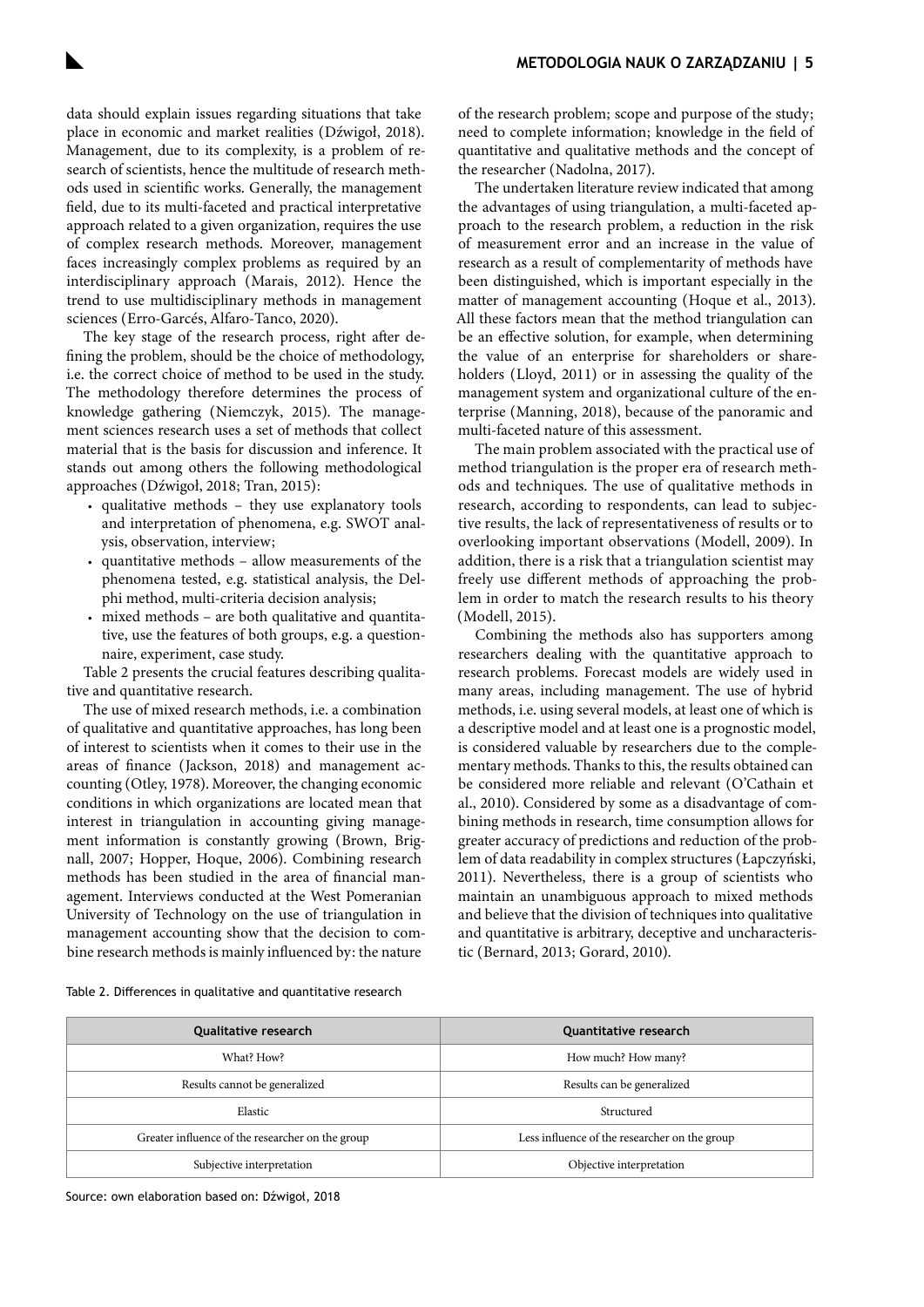Another area of management in which research is based on the strategy of triangulation, is marketing. There are two basic paradigms in marketing research: constructivist one and positivist one. These paradigms differ from each other due to the relationship between the researcher and the subject of the study, the value of the cognitive process, the nature of reality in the study, the ability to determine causality and generalization. For triangulation in marketing research to be applicable, they must meet the assumptions of both patterns [\(Chlipała, 2014\).](#page-5-0) All types of triangulation apply in marketing research of consumer behavior on international markets: data, researchers, theories and research methods. In this type of research, combining different methods requires knowledge of different methodological approaches and awareness of the limitations arising from them [\(Mazurek-Łopacińska,](#page-5-0)  [Sobocińska, 2014\).](#page-5-0)

The difficulty of using triangulation in consumer behavior research arises from the numerous contexts of the research problem. It can refer to the needs and values of consumers, but also to present changes in the structure of the market [\(Schroeder et al., 2013\).](#page-5-0) The presented examples of research are on the one hand an expression of the desire to make fuller use of available methods, on the other hand, they recognize the difficulties associated with the simultaneous use of many methods.

## **Research method**

The conducted literature review shows that despite the huge amount of research conducted in the field of management using method triangulation, there are still barriers and limitations to the application of this research approach.

Taking into account the lack of specific variables describing the limitations of method triangulation in management sciences, the authors decided to conduct a preliminary study that would allow to define the scope and characteristics of factors limiting the use of triangulation in scientific research in various areas of management.

The main aim of the study was to know the opinion of scientists dealing with management and related disciplines whether in practice they were actually affected by the problem of limitations in the use of triangulation.

The following research assumption was adopted: triangulation is used in research conducted in the field of management.

Additionally, a research question was posed:

*RQ.* Scientists see limitations in implementing method triangulation in management sciences, both in quantitative and qualitative research.

In order to answer the research question, it was decided to conduct a survey among academics at the Cracow University of Economics, employed at the Management Institute of the College of Management and Quality Sciences.

The scheme of conduct in the study on the presence of limitations in the use of triangulation in management sciences is presented in the Figure 1.

In order to analyze the limitations of triangulation in management sciences, surveys were conducted among experts in the field of economic sciences and management sciences, with the help of which the following information was collected: the fact of using triangulation in research; field of research; pros and cons of triangulation and the limitations of triangulation.

The survey was qualitative and the questions asked to the respondents were open-ended.

The survey questionnaire consisted of five questions:

- 1. Have you ever used method triangulation in research?
- 2. In what discipline of science was the research conducted?
- 3. Please list the advantages of using method triangulation in scientific research?
- 4. Please list the disadvantages of using method triangulation in scientific research?
- 5. Please describe the limitations of using method triangulation encountered in the conducted research.

The inquiry for participation in the study was sent to 20 researchers and teaching staff of the Cracow University of Economics, holders of postdoctoral and/or professor degree. The study used purposeful selection of the research sample.

Experts who agreed to participate in the study were asked a filtering question as to whether they had ever used triangulation of research methods in their research, which allowed for selection of experts who could share their observations on the limitations of this approach. Out of



Figure 1. Research methodology process Source: own elaboration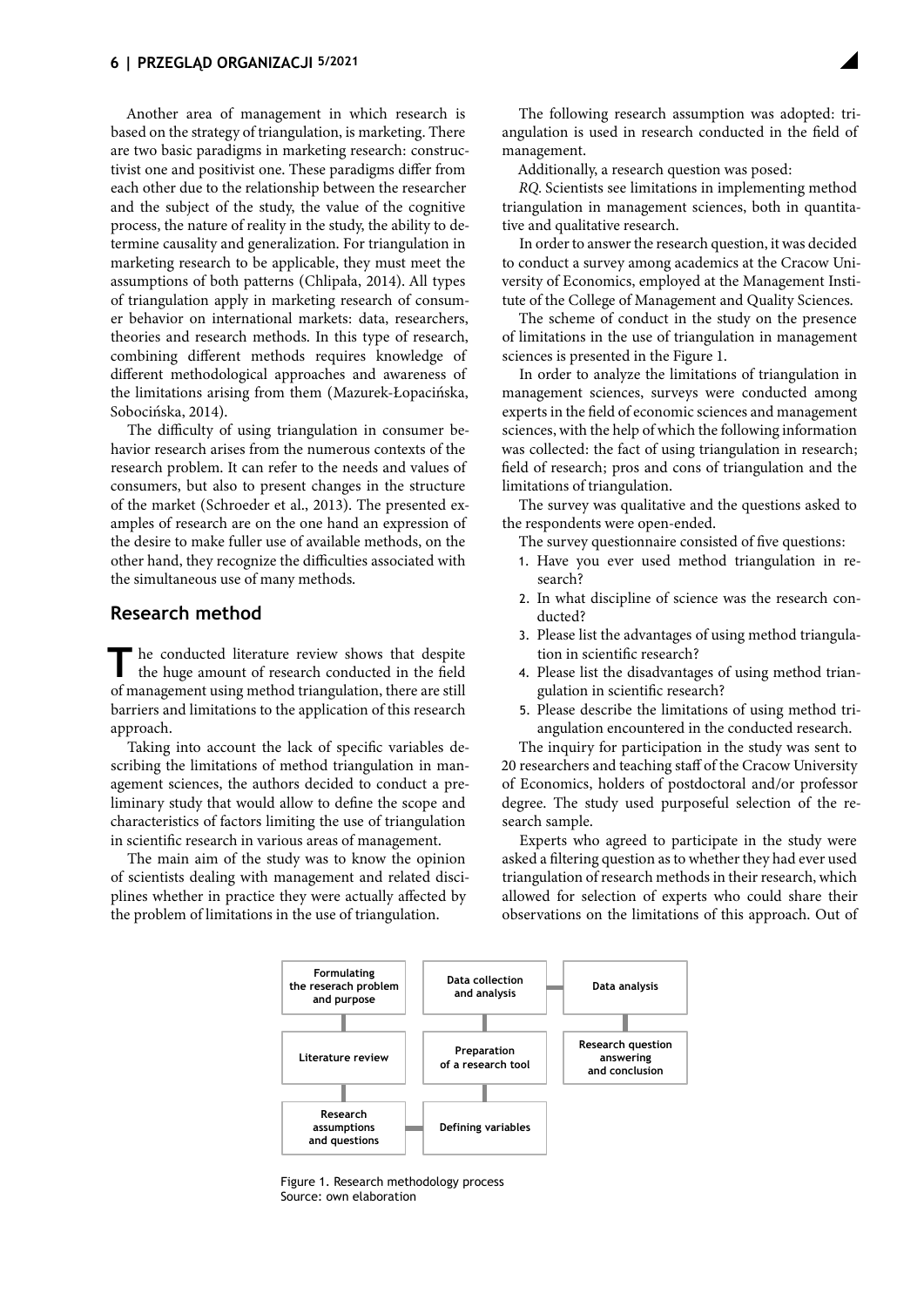the 17 professors examined, 10 answered the question positively (each of them used triangulation at least once), while the remaining 7 experts indicated that they had never used triangulation in their research.

Experts who did not triangulate in the study were not asked to answer the remaining questions. Experts using triangulation were asked to: indicate the discipline of the research in which triangulation took place, describe the advantages and disadvantages of using triangulation in researches and barriers encountered in the researches in studies that used triangulation.

# **Research results**

he professors participating in the study (N=10) provided subjective extensive answers to the questions. Answers to open-ended questions provided by the respondents were entered into a spreadsheet for analysis and comparison. The responses were repeated or very similar, therefore they were divided into categories when presenting the results. Typically, the responses referred to examples of research and past experiences of surveyed professors. These data (e.g. advantages and disadvantages of using triangulation) have been generalized for the use of triangulation in management research.

Areas identified by experts: market and marketing (20%), mathematical sciences in management (20%), project management (20%), human resources management (20%), quality management (10%), management systems  $(10\%)$ .

Experts who implemented triangulation in their research were asked to indicate the positive and negative effects of such an action. The advantages and disadvantages of using triangulation most often cited by the respondents are presented in the Table 3.

In the last part of the survey, experts were asked to indicate the limitations resulting from the use of triangulation in management studies. The respondents' answers show that:

• triangulation requires devoting more time to research – the use of two or more methods in a research project, the use of several different approaches or the involvement of several independent researchers or data sources is associated with the extension of the research project time, the need to spend additional time searching for methods, data and researchers, and comparing the results of triangulation;

- restrictions result from the lack of access to several researchers / different types of data / several research tools at the same time – the use of different data sources can be problematic, especially if one research project would need to gather empirical material from different groups or use a different tool; moreover, it may not be possible to involve several researchers of a given field in the same research project due to constraints, e.g. time and geography;
- triangulation requires knowledge of many research methods and approaches – in order to implement traingulation correctly, you must have sufficient knowledge, e.g. in the field of many research methods, however, many experts who conduct research projects in their fields may not know all the methods;
- the methods used often do not meet common assumptions – the use of different methods for different purposes may not meet the triangulation assumptions of higher quality of research and reduction of the measurement error.

The indicated restrictions largely reflect the disadvantages of triangulation previously described by respondents. Half of the researchers who declared the use of triangulation in management studies did not indicate any restrictions from practicing this method, again citing the advantages discussed above and defining them as opportunities for greater success of scientific projects.

# **Conclusions**

**T**he results of expert opinions show that triangulation in management sciences has limitations, however, as experts emphasize, it also provides opportunities for research development and increases the success of explaining research hypotheses. Triangulation gives researchers the opportunity to gain more valuable results and achieve study goals if it is properly planned and methodologically developed. The disadvantages of triangulation most often include time consuming tests and difficulties in choosing the right methods.

A summary of our findings, connected to the research assumption and research question, is presented below.

Implementation of triangulation: Triangulation of research methods is used in scientific research in the disciplines of management, quality, and market research. Taking into account that 10 out of 17 surveyed respondents have used method triangulation at least once, the correctness of the research assumption has been

| Table 3. Advantages and disadvantages of triangulation |  |  |
|--------------------------------------------------------|--|--|
|--------------------------------------------------------|--|--|

| Advantages of using triangulation                                                                                                                                                                                                                  | Disadvantages of using triangulation                                                                                                                      |
|----------------------------------------------------------------------------------------------------------------------------------------------------------------------------------------------------------------------------------------------------|-----------------------------------------------------------------------------------------------------------------------------------------------------------|
| • possibility to compare the results<br>• a broader view of the analyzed problem from different points of view<br>• obtaining high quality results<br>• useful when studying very complex phenomena<br>• greater transparency of the data received | not sure which method gives the correct results<br>requires more time, tools and people<br>• lack of researcher's experience in using alternative methods |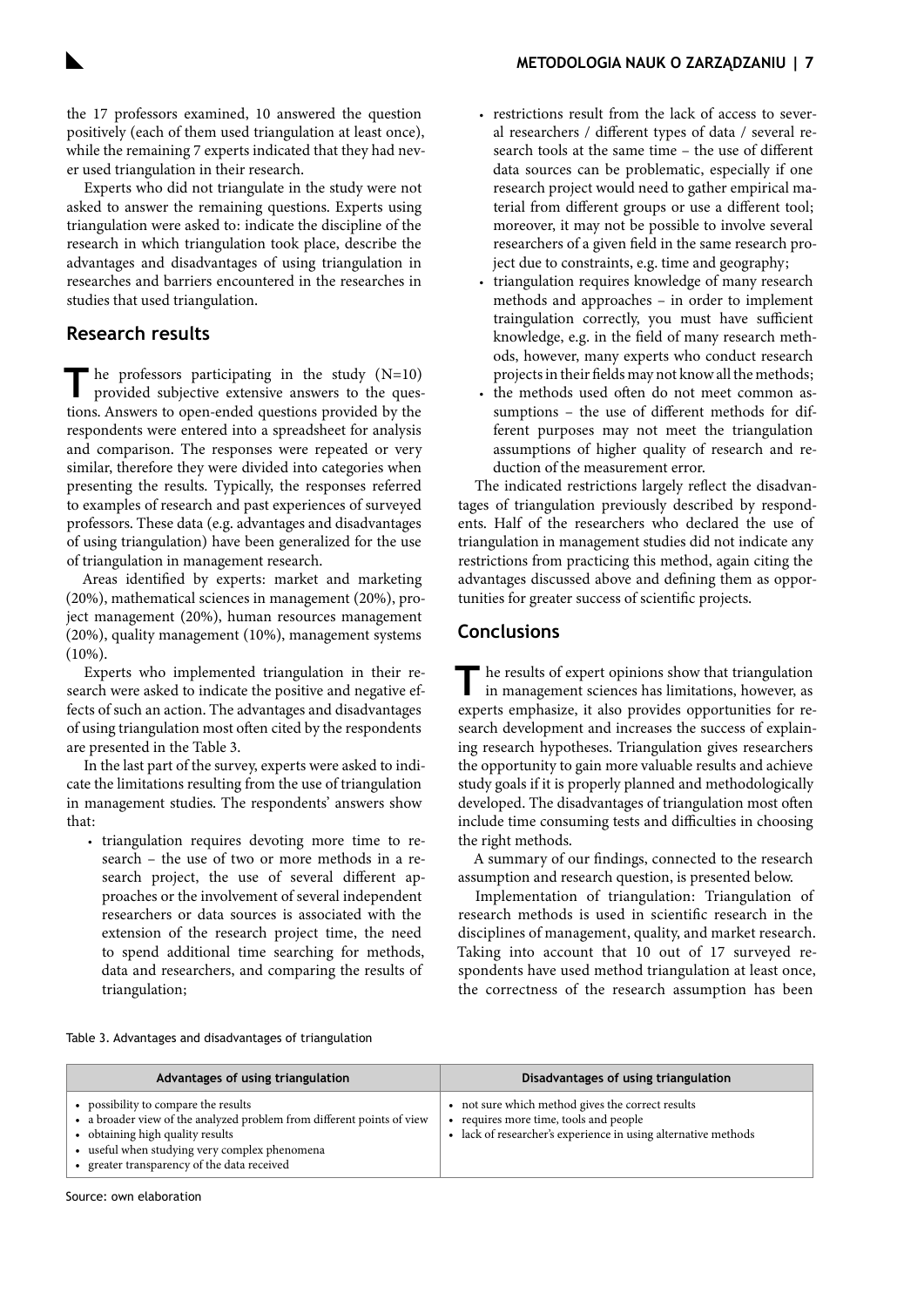<span id="page-5-0"></span>confirmed. Moreover, it should be taken into account that the study was preliminary and limited by a relatively small research sample.

Constraints of triangulation: Based on the responses of the surveyed respondents on the advantages and disadvantages, as well as limitations related to the implementation of method triangulation in scientific research on management, it can be assumed that the scientists of the Cracow University of Economics see barriers in the use of method triangulation. Additionally, the multitude of research areas represented by the surveyed experts confirms that barriers to the use of triangulation occur both in quantitative and qualitative research.

This paper contributes to the research on method triangulation in management science by pointing out to the limitations and characteristics of methods' triangulations in management sciences. Thanks to our research it is possible to indicate the future agenda on this issue. Future research on triangulation should focus on profound characteristics of each distinguished feature and preferable indicating such an approach that would reduce the impact of limitations on triangulation of methods. Guiding the direction of future research can be considered as paper's contribution to research on triangulation in management sciences.

The analysis of the effectiveness of triangulation strategies in the cognitive process are a complex issue, which undoubtedly requires further research. In addition to the broader analysis of the cases pertaining to the use of triangulation described in the literature, undoubtedly a valuable source of knowledge can be the results of indepth and more extensive interviews with people using this research strategy.

Triangulation is more and more often used in the field of organization and management (Campbell et al., 2020; Gibson, 2017) and public administration (Hendren et al., 2018). Triangulation is recognized for its innovative interpretation of phenomena and better understanding of the problem; elimination of measurement errors and elimination of methodological errors as well as the possibility of combining quantitative and qualitative methods (Stańczyk, 2015). Triangulation critics in the research say, however, that triangulation can cause doubts in comparing results obtained using various methods. The combination of methods is also emphasized, it may not be justified due to the lack of commensurability of paradigms, and triangulation may result in incompatibility of researchers and too much data. The purpose of its use is, among others, to increase the effectiveness of research and the ability to compare results, which allows you to define more relevant conclusions and recommendations for further research. It should be emphasized that the most effective use of data is key in the management process (O'Leary, 2019). The motive for this approach is striving to use more fully – often ambiguous and difficult to obtain – data in the research process.

In the research presented in the article by Nadolna, the author emphasized that triangulation can be used to its full extent only in large research projects – otherwise, the scope of the tests makes it impossible to cover the costs of the test. Among other limitations resulting from the use

of triangulation, there is a statement that young scientists are not sufficiently well trained in the field of qualitative methods. The issue of restrictions resulting from reviews of scientific papers that require transparency and methodological uniformity (Nadolna, 2012) was also raised. The arguments cited above, for and against triangulation, provide general opinions that may be useful during the research design stage and selection of methods. The rightness of using combinined methods in research takes place in the case of: the complexity of research questions; data diversity; low quality data; lack of sufficient empirical material; trend research; the need for alternative and population studies (*An Introduction to Triangulation*, 2009).

Despite the fact that management sciences is a relatively young research area, their methodology is very developed. The complex nature of the field necessitates combining research methods.

**Małgorzata Zakrzewska, M.Sc. Cracow University of Economics, College of Management and Quality Sciences ORCID: 0000-0001-7914-1313 e-mail: [zakrzewm@uek.krakow.pl](mailto:zakrzewm%40uek.krakow.pl?subject=)**

**Szymon Jarosz, B.Sc. Cracow University of Economics, College of Management and Quality Sciences ORCID: 0000-0003-2150-6193 e-mail: [szymonjarosz@poczta.fm](mailto:szymonjarosz%40poczta.fm?subject=)**

**Tomasz Kafel, Ph.D., D.Sc. Cracow University of Economics, College of Management and Quality Sciences ORCID: 0000-0003-2931-1921 e-mail: [kafelt@uek.krakow.pl](mailto:kafelt%40uek.krakow.pl?subject=)**

**Paweł Cabała, Ph.D., D.Sc. Cracow University of Economics, College of Management and Quality Sciences ORCID: 0000-0001-6624-6650 e-mail: [cabalap@uek.krakow.pl](mailto:cabalap%40uek.krakow.pl?subject=)**

#### **Endnote**

**1)** This research was funded by the Ministry of Science and Higher Education within "Regional Initiative of Excellence" Programme for 2019–2022. Project no.: 021/RID/2018/19. Total financing: 11 897 131,40 PLN.

#### **References**

[1] *An Introduction to Triangulation*, UNAIDS M&E Fundamentals Series, [https://www.unaids.org/sites/default/files/](https://www.unaids.org/sites/default/files/sub_landing/files/10_4-Intro-to-triangulation-MEF.pdf) [sub\\_landing/files/10\\_4-Intro-to-triangulation-MEF.pdf](https://www.unaids.org/sites/default/files/sub_landing/files/10_4-Intro-to-triangulation-MEF.pdf), access date: 17.12.2019.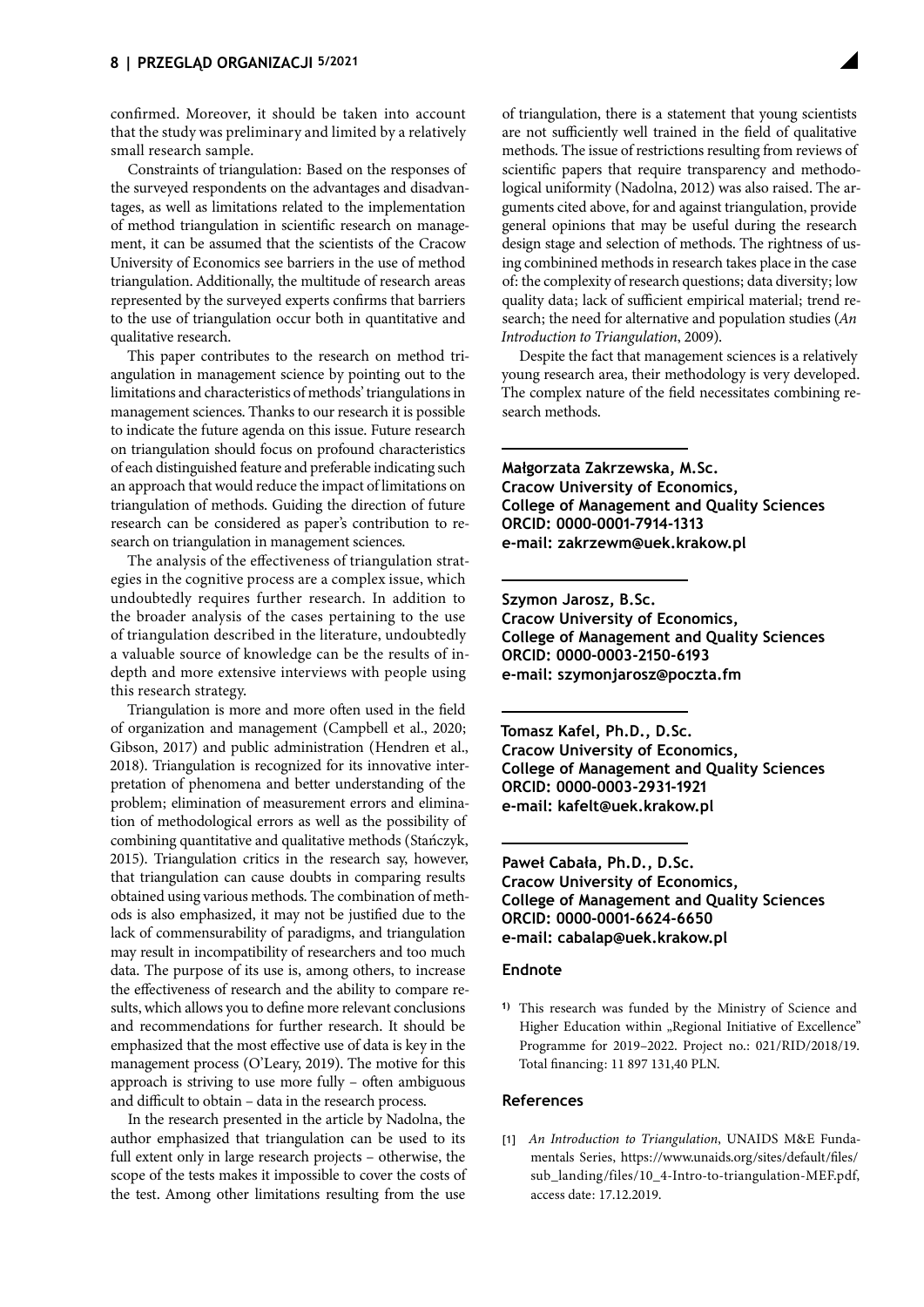#### **METODOLOGIA NAUK O ZARZĄDZANIU | 9**

- [2] Bernard H. (2013), *Foreword*, [in:] B. Hollstein, S. Dominguez (eds.), *Mixed Methods Social Networks Research: Design and Applications*, Cambridge University Press, Cambridge, pp. 25–28.
- [3] Brown R., Brignall S. (2007), *Reflections on the Use of a Dual-methodology Research Design to Evaluate Accounting and Management Practice in UK University Central Administrative Services*, "Management Accounting Research", Vol. 18, No. 1, pp. 32–48.
- [4] Bryman A. (2008)*, Social Research Methods,* 3**th** ed., Oxford University Press, Oxford.
- [5] Campbell D.T., Fiske D.T. (1959), *Convergent and Discriminant Validation by the Multitrait-multimethod Matrix, "Psy*chological Bulletin", Vol. 56, pp. 81–105.
- [6] Campbell R., Goodman-Williams R., Feeney H., Fehler- -Cabral G. (2020), *Assessing Triangulation Across Methodologies, Methods, and Stakeholder Groups: The Joys, Woes, and Politics of Interpreting Convergent and Divergent*  Data, "American Journal of Evaluation", Vol. 41, No. 1, pp. 125–144.
- [7] Carvalho S., White H. (1997), *Combining the Quantitative and Qualitative Approaches to Poverty Measurement and Analysis*, "World Bank Technical Paper Series", Vol. 366, pp. 1–19.
- [8] Chlipała P. (2014), *Triangulacja podejść metodologicznych w badaniach naukowych z dziedziny marketingu*, "Prace Naukowe Uniwersytetu Ekonomicznego we Wrocławiu", Nr 336, s. 39–48
- [9] Collins H., Evans R., Weinel M., Lyttleton-Smith J., Bartlett A., Hall M. (2017), *The Imitation Game and the Nature of Mixed Methods*, "Journal of Mixed Methods Research", Vol. 11, No. 4, pp. 510–527.
- [10] Creswell J.W. (2013), *Projektowanie badań naukowych. Metody jakościowe, ilościowe, mieszane*, Wydawnictwo Uniwersytetu Jagiellońskiego, Kraków.
- [11] Czakon (red.), (2011), *Podstawy metodologii badań w naukach o zarządzaniu*, Wolters Kluwer, Warszawa.
- [12] Ćwiklicki M., Pawlina A. (2015), *Identyfikacja elementów metody action research w naukowym zarządzaniu*, "Organizacja i Kierowanie", Nr 4, pp. 55–69.
- [13] Denzin N.K. (1978), *Sociological Methods: A Sourcebook,*  2**nd** ed., McGraw-Hill, New York.
- [14] Dźwigoł H. (2018), *Współczesne procesy badawcze w naukach o zarządzaniu. Uwarunkowania metodyczne i metodologiczne*, Wydawnictwo Naukowe PWN, Warszawa.
- [15] Erro-Garcés A., Alfaro-Tanco J.A. (2020), *Action Research as*  a Meta-Methodology in the Management Field, "International Journal of Qualitative Methods", Vol. 19, pp. 1–11.
- [16] Ferdous J. (2016), *Organization Theories: From Classical Perspective*, "International Journal of Business, Economics and Law", Vol. 9, No. 2, pp. 1–6.
- [17] Gibson C.B. (2017), *Elaboration, Generalization, Triangulation, and Interpretation: On Enhancing the Value of Mixed Method Research*, "Organizational Research Methods", Vol. 20, No. 2, pp. 193–223.
- [18] Gorard S. (2010), *Research Design, as Independent of Methods*, [in:] A. Tashakkori, C. Teddlie (eds.), *Handbook of Mixed Methods in Social & Behavioral Research*, Sage, Thousand Oaks, pp. 237–251.
- [19] Gorzeń-Mitka I., Okręglicka M. (2015), *Managing Complexity: A Discussion of Current Strategies and Approaches*, "Procedia Economics and Finance", Vol. 27, pp. 438-444.
- [20] Greene J.C., Caracelli V.J., Graham W.F. (1989), *Toward a Conceptual Framework for Mixed-method Evaluation De*signs, "Educational Evaluation and Policy Analysis", Vol. 11, No. 3, pp. 255–274.
- [21] Guion L.A. (2002), *Triangulation: Establishing the Validity of Qualitative Studies*, "Technical Report FCS 6014", Institute of Food and Agriculture Sciences, University of Florida, Gainesville.
- [22] Hageman A. (2008), *A Review of the Strengths and Weaknesses of Archival, Behavioral, and Qualitative Research Methods: Recognizing the Potential Benefits of Triangulation*, [in:] V. Arnold, B. Clinton, A. Lillis, R. Roberts, C. Wolfe, S. Wright (eds.), *Advances in Accounting Behavioral Research*, Vol. 11, Emerald, Bingley, pp. 1–30.
- [23] Hatch M.J. (2002), *Teoria organizacji*, Wydawnictwo Naukowe PWN, Warszawa.
- [24] Hendren K., Luo Q.E., Pandey S.K. (2018), *The State of Mixed Methods Research in Public Administration and Public Policy*, "Public Administration Review", Vol. 78, No. 6, pp. 904–916.
- [25] Hopper T., Hoque Z. (2006), *Triangulation Approaches to Accounting Research*, [in:] Z. Hoque (ed.), *Methodological Issues in Accounting Research. Theories, Methods and Issues*, Spiramus, London, pp. 562–569.
- [26] Hoque Z., Covaleski M.A., Gooneratne T.N. (2013), *Theoretical Triangulation and Pluralism in Research Methods in Organizational and Accounting Research*, "Accounting, Auditing and Accountability Journal", Vol. 26, No. 7, pp. 1170–1198.
- [27] Hornowska E., Brzezińska A.I., Kaliszewska-Czeremska K., Appelt K., Rawecka J., Bujacz A. (2012), *Paradoksalny efekt triangulacji?* "Edukacja", Nr 2(120), s. 72-83.
- [28] Humble Á.M. (2009), *Technique Triangulation for Validation in Directed Content Analysis*, "International Journal of Qualitative Methods", Vol. 8, No. 3, pp. 34–51.
- [29] Jackson E.A. (2018), *Triangulation: A Retroduction Approach in the Reorientation of Social Science Research for Central Bank Policy in Sierra Leone*, "African Journal of Economic and Management Studies", Vol. 9, No. 2, pp. 266–271.
- [30] Jick T.D. (1979), *Mixing Qualitative and Quantitative Methods: Triangulation in Action*, "Administrative Science Quarterly", Vol. 24, pp. 602–611.
- [31] Joslin R., Müller R. (2016), *Identifying Interesting Project Phenomena Using Philosophical and Methodological Trian*gulation, "International Journal of Project Management", Vol. 34, No. 6, pp. 1043–1056.
- [32] Kafel T. (2016), *Zastosowanie metody participatory action*  research w diagnozowaniu organizacji pozarządowych, "Zeszyty Naukowe Uniwersytetu Ekonomicznego w Krakowie", Nr 7(955), s. 23–40.
- [33] Kędzior Z., Karcz K. (2007), *Badania marketingowe w praktyce*, PWE, Warszawa.
- [34] Kimchi J., Polivka B., Stevenson J.S. (1991), *Triangulation: Operational Definitions*, "Nursing Research", Vol. 40, No. 6, pp. 364–366.
- [35] Lloyd S. (2011), *Triangulation Research to Inform Corporate Reputation Theory and Practice*, "Corporate Reputation Review", Vol. 14, pp. 221–233.